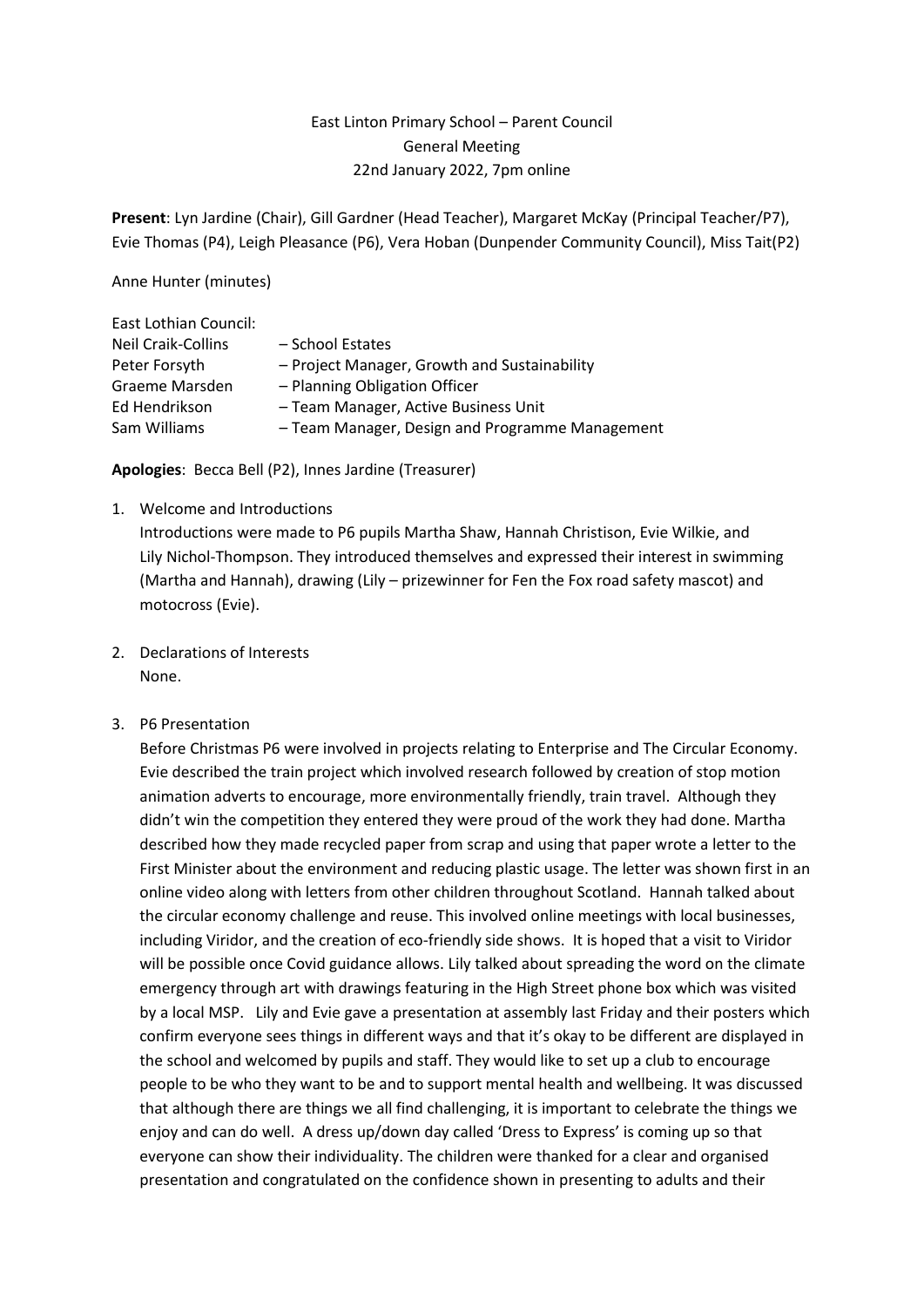amazing work. People shared their experiences of working with people who have dyslexia and acknowledged it was not a barrier to a successful future. The posters will be shared on the Parent Council Twitter feed.

4. Apologies and Approval of Previous Minutes The minutes of the meeting held on  $16^{th}$  December were approved.

## 5. Finance Report

The bank account signatories are not finalised as yet but should be in place before the next meeting which will allow 50/50 club cheques and cheques due to the school to be written.

6. Funding Requests Nothing this month.

## 7. Chair's Update

Lyn Jardine reported that other parent council chairs have been enquiring about P7 residential weeks. Gill Gardner confirmed that would not be possible this year and that an adventure week with kayaking and climbing will take place at the end of March with activities within walking or cycling distance of East Linton. Margaret McKay reported that P5/6/7 are working towards their John Muir Award with Roger Powell, East Lothian Council Senior Countryside Ranger. There is also a P5/6/7 visit planned to John Muir's Birthplace which will be closed to the public to allow exclusive access.

### 8. Head Teacher's Update

Gill Gardner reported that Covid cases seem to be dropping with two this week as opposed to the normal half a dozen or so. The levels seen have not caused massive disruption and the school continues to operate at the highest level of guidance while keeping the normal and important things such as fantastic learning going. Hot meals will be available again in the lunch hall from Monday. Development work is ongoing including meetings with the quality improvement officer. Conversations about the progress of each pupil are also underway. Although guidance is still that only essential visitors are allowed there have been visits recently from specialist teachers. A PGDE teaching student joins us in P6 from Monday and a work experience person starts on Tuesdays in nursery later in the month. The updated Behaviour policy will be circulated prior to the next meeting and the mobile phone policy is being updated to include watches.

9. Fundraising

Becca Bell informed the meeting by mail that the fundraising group of herself Kirsten Snodgrass and Evie Thomas had discussed the possibility of a parent survey and Spring/Summer Fair.

Possible survey questions were:-

- How many fundraising events/campaigns would you like to see the parent council run per year? 2-3, 4-5, more?
- Which of the following types of events do you prefer? Sport events, sponsored events, selling events, adult/social events i.e pub quiz, or other?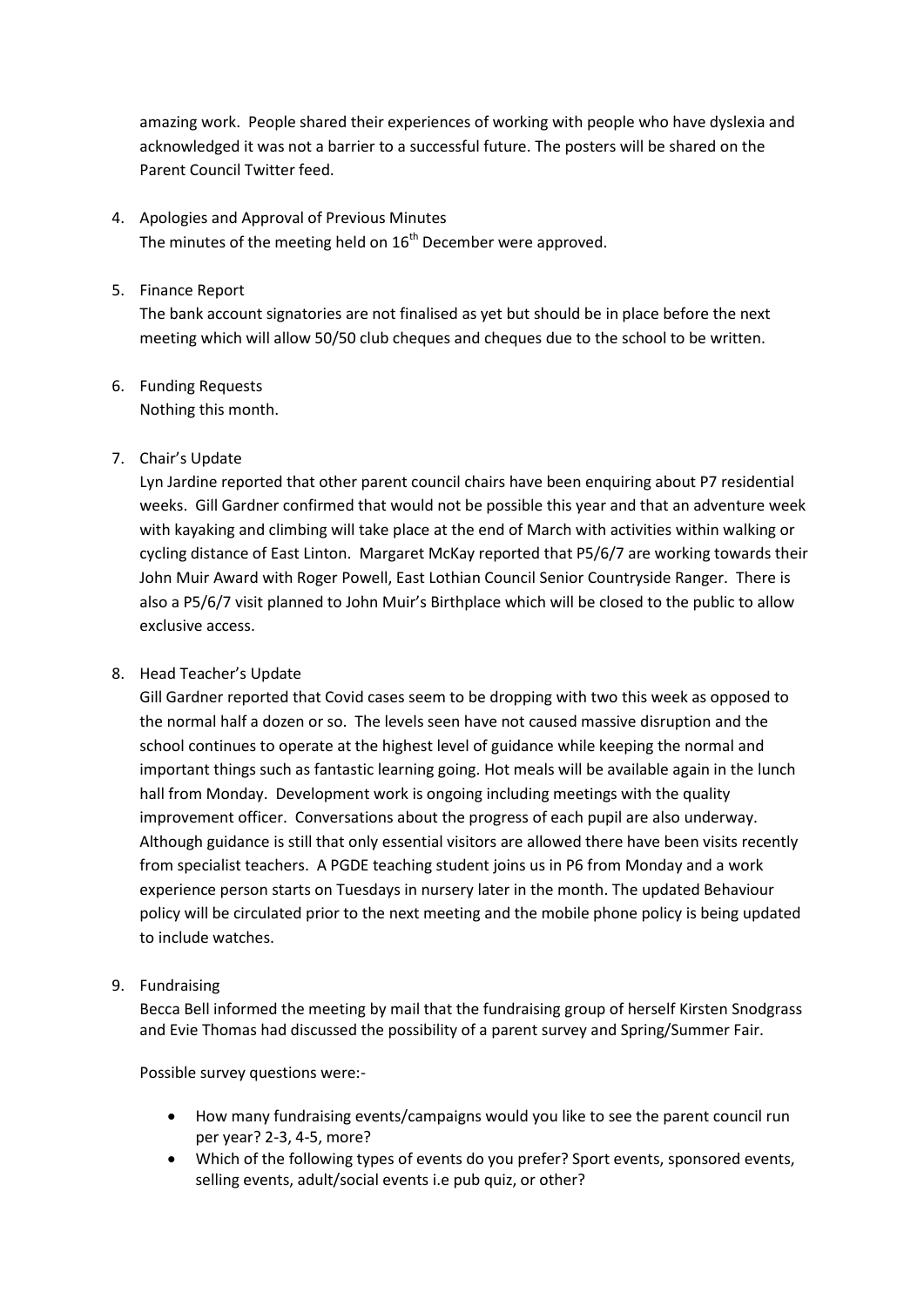- Would you find it motivating to know what the school needs, an annual financial target or are you not bothered?
- Does school fundraising add to financial pressure at home?
- Are there any specific types of events that you would like to see the parent council run, or that you have heard of elsewhere?
- Please fill out details if you would like to help with any events?

It was agreed to progress with the survey but that context was required as to why parents' opinion was being sought and this could include how much has been spent previously, on what and how important this has been to the school. This information will be collated from the school and the parent council accounts by Gill Gardner and Lyn Jardine.

The Spring/Summer fair was discussed but may not be possible under current guidelines. This will be discussed further by Gill Gardner and Lyn Jardine.

A question was raised about the sale of the cookbooks and Gill Gardner committed to check the current situation.

#### 10. Council meeting – new school

The attendees from East Lothian Council introduced themselves. Graeme Marsden - planning obligations officer helping deliver school extensions and schools. Neil Craik-Collins – responsible for the curriculum and school estate development. Sam Williams – architect involved in school extensions and new schools. Ed Hendrikson – concerned with the sporting areas within park and the open space. Peter Forsyth – involved in transport integration, the rail halt, parking and access to school.

Neil Craik-Collins reported on a healthy response from East Linton in the two rounds of consultation making up the Learning Estate Review. Analysis of responses should be complete by the end of this month and the next stage is a Learning Estate Improvement Strategy followed by a plan which should tie up the East Lothian Council plan and the Strategy from the Scottish Government. The project is at an early stage and views are being sought on how to take forward this important development which is an opportunity for the community to build something that addresses wider needs than education.

Graeme Marsden talked about the report that went before ELC in December. ELC were concerned that an extension would not deliver a high quality teaching and learning environment and would not be future proofed for any required expansion so requested a replacement school be considered. The condition and suitability of the existing school is Cat C with a number of issues requiring significant investment. On current projections taking into account the new Stuart Milne development and natural fluctuation the school roll will breach the current 8 class capacity at start of 2024. Even with a new school being built a temporary classroom will be required at that point. The location of a new school in the park is suggested due to it being in the heart of village, easily accessible and safe to access on foot. The council own the land occupied by the football pitch which was placed into the education account to be in place should expansion be required. An alternative site has not been considered as ELC has no other land around East Linton and finding suitable land is challenging due to planning constraints and local heritage constraints and scheduled ancient monuments.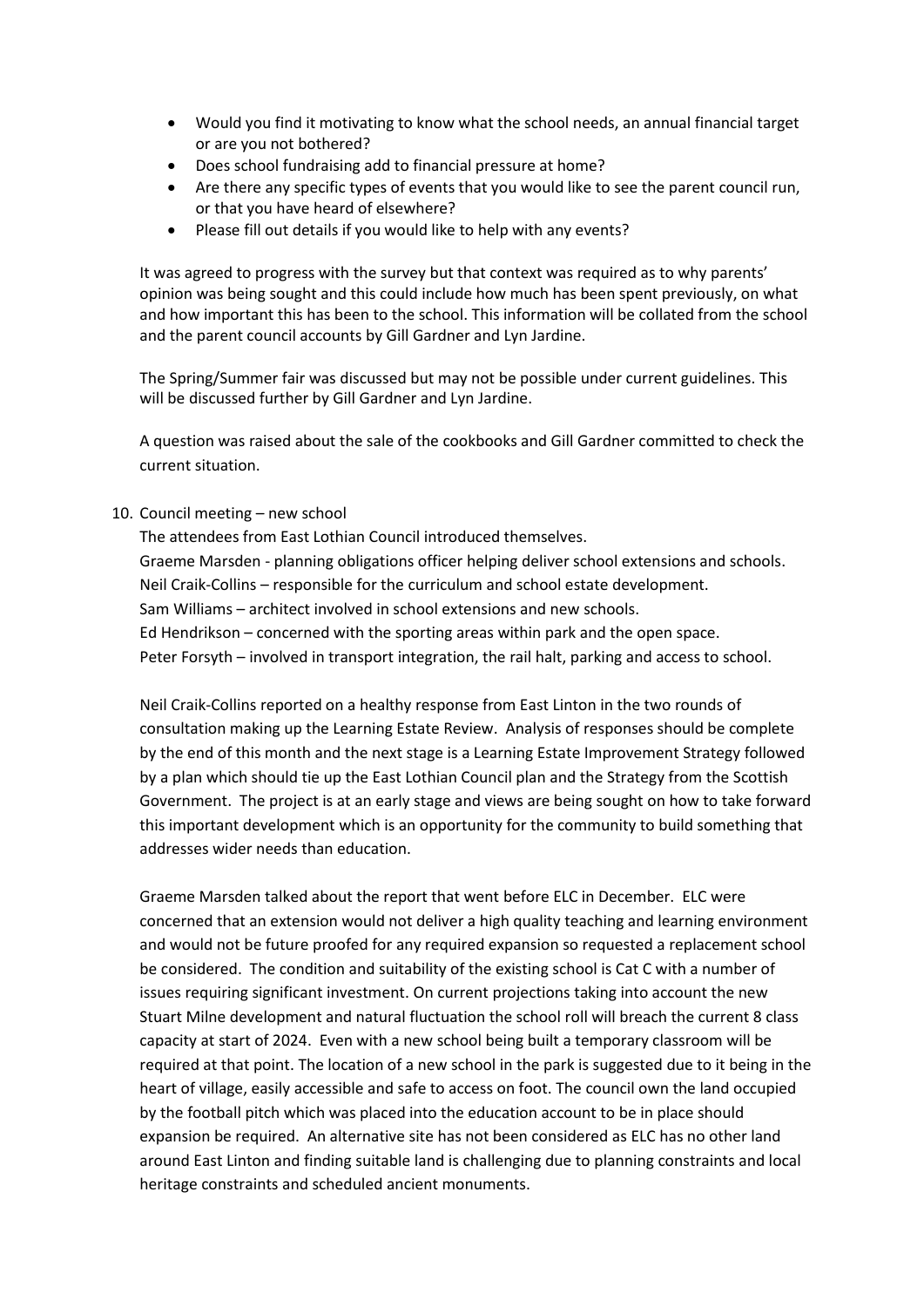The three proposed layouts were presented and can be seen on the following webpage: https://www.eastlothian.gov.uk/meetings/meeting/16833/east\_lothian\_council. It was highlighted that the building mass shown in the diagrams is not based on any specific design but is on an indicative scale drawn from the 9-10 class building currently planned in Whitecraig. The aim is that the school should be available for community use outside of school hours. In all cases the original part of the existing school building will be retained but no decision has been taken on future use. All options show echelon parking occupying a section of Memorial Park however the central location should allow the parking allocation to be minimal. The impact on the existing trees will be minimised. In all options the War Memorial Monument will be unaffected. During construction there will be a temporary loss of most facilities within the park though this could be phased depending on the option chosen and the location of construction work. There is a requirement to replace the existing facilities but feedback will be sought on how and where these will be sited. Construction will take at least 18 months with the earliest completion date being summer 2025. A consultation period will last from  $1<sup>st</sup>$  to 28<sup>th</sup> February with the website link - <http://www.eastlothian.gov.uk/east-linton-ps>

Lyn Jardine thanked the ELC attendees for the presentation and confirmed that the Parent Council are aware that there will be a difficult balancing act due to the fact that the school needs may be different from the community need with respect to the park and committed to working with Dunpender Community Council (DCC). She asked how extensively the consultation would be publicised in East Linton and the surrounding areas. Graeme Marsden confirmed that a website has been set up, there will be banners in the village and that they have been in touch with interest groups such as the tennis, bowling and football clubs. There will be representation at the meeting of DCC on  $3^{rd}$  February. Word will also be spread on social media and a drop-in morning session will take place at The Mart in mid-February.

Vera Hoban stressed that details of the consultation will need to reach the whole community and that not everyone is tech-savvy and won't look at anything online. Residents she has spoken to were unaware of the plan to build in the park within the conservation area. She questioned if there could be a presentation in the Village Hall with a Q and A session. Neil Craik-Collins confirmed this was unlikely as consultation training does not recommend this approach however Graeme Marsden committed to raising it at a meeting on Friday 28<sup>th</sup> and further detail would be reported to the DCC meeting.

Evie Thomas reinforced that closing the only green space for 18 months for constructions would be difficult for children and residents. Sam Williams confirmed depending on the site agreed and the location for school it may be possible to phase things to keep something available. Guests were asked about thoughts on the remaining part of the existing school. Graeme Marsden confirmed that no decision had been made but it is not listed although it is located in the conservation area. Retaining this part and incorporating it into a new school on the existing site was investigated but rejected as it would require a temporary school in the park during construction which would come at a significant cost. ELC are looking for feedback on how it can be used.

Ed Hendrikson confirmed that the sporting facilities are protected under planning and so must be re-provided. He also referred to the well-used open space full of mature trees forming the green heart of East Linton and expressed a desire that ELC want to understand importance of this community space. Sam Williams stated that it will be a difficult decision and recognised the